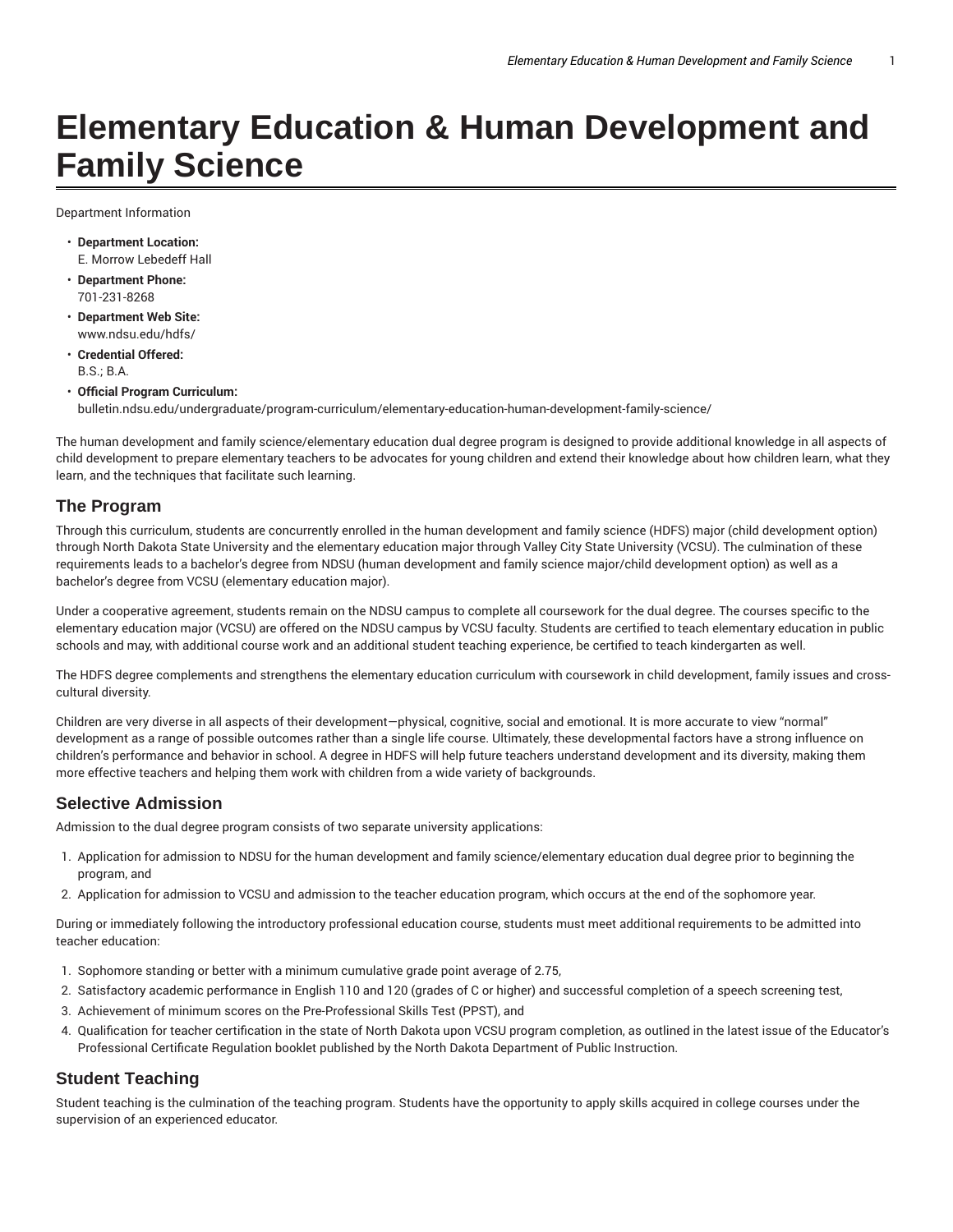## **Certification**

Upon completing this program, students are eligible for certification to teach grades 1 through 6. The program is accredited by the National Council for Accreditation of Teacher Education.

#### **Financial Aid and Scholarships**

The Office of Financial Aid and Scholarships at NDSU makes available grants, loans, scholarships and work-study employment. Scholarships also are available through the College of Human Development and Education. For more information visit: https://www.ndsu.edu/onestop/finaid/scholarships/

#### **The Facilities**

Facilities for the dual degree program are housed in Evelyn Morrow Lebedeff Hall and the Family Life Center. Included in these buildings are classrooms, conference rooms and a child development center serving young children and their families.

#### **Extra-Curricular Opportunities**

Students may enhance their involvement by participating in groups such as the HDFS Club, the Elementary Education Club, the North Dakota Association for the Education of Young Children, the North Dakota Family and Consumer Sciences Association and the North Dakota Education Association.

## **Community Setting**

The Fargo-Moorhead metropolitan area offers a conducive setting for study. Students have the opportunity to work in a number of community institutions serving children and families.

# **Plan of Study**

**Freshman**

Please note this is a sample plan of study and not an official curriculum. Actual student schedules for each semester will vary depending on start year, education goals, applicable transfer credit, and course availability. Students are encouraged to work with their academic advisor on a regular basis to review degree progress and customize an individual plan of study.

| <b>FIESIIIII</b> dII                               |                       |                                          |                |                                           |                |
|----------------------------------------------------|-----------------------|------------------------------------------|----------------|-------------------------------------------|----------------|
| Fall                                               | <b>Credits Spring</b> |                                          | <b>Credits</b> |                                           |                |
| <b>HSE 189</b>                                     |                       | 1 ENGL 120                               | 3              |                                           |                |
| <b>PSYC 111</b>                                    |                       | 3 MATH 104                               | 3              |                                           |                |
| <b>HDFS 230</b>                                    |                       | 3 GEOL 105 or 106                        | 3              |                                           |                |
| <b>ENGL 110</b>                                    |                       | 4 HDFS 250                               | 3              |                                           |                |
| <b>COMM 110</b>                                    |                       | 3 HDFS 242                               | 3              |                                           |                |
| Science & Tech Gen Ed<br>(BIOL)                    | 3                     |                                          |                |                                           |                |
|                                                    | 17                    |                                          | 15             |                                           |                |
| Sophomore                                          |                       |                                          |                |                                           |                |
| Fall                                               | <b>Credits Spring</b> |                                          |                | <b>Credits Summer</b>                     | <b>Credits</b> |
| <b>HDFS 275</b>                                    |                       | 3 HDFS 330                               |                | 3 EDUC 210: Creative<br><b>Activities</b> | 2              |
| Science: see curr guide<br>(CHEM/PHYS/STEM ED 160) |                       | 3 HDFS 353                               | 3              |                                           |                |
| Co-Req Science & Tech Gen<br><b>Ed Lab Course</b>  |                       | 1 HDFS elective                          | 3              |                                           |                |
| <b>CSCI 114 or MIS 116</b>                         |                       | 3 EDUC 250: Introduction to<br>Education | 3              |                                           |                |
| HIST 103 or 104                                    |                       | 3 MATH 277: Math for Elem 1              | 3              |                                           |                |
| Humanities & Fine Arts Gen<br>Ed                   |                       | 3 EDUC 300: Education<br>Technology      | $\overline{2}$ |                                           |                |
|                                                    | 16                    |                                          | 17             |                                           | 2              |
| Junior                                             |                       |                                          |                |                                           |                |
| Fall                                               | <b>Credits Spring</b> |                                          | <b>Credits</b> |                                           |                |
| HDFS 300-400 level elective                        |                       | 3 HSE 320                                | $\mathbf{1}$   |                                           |                |